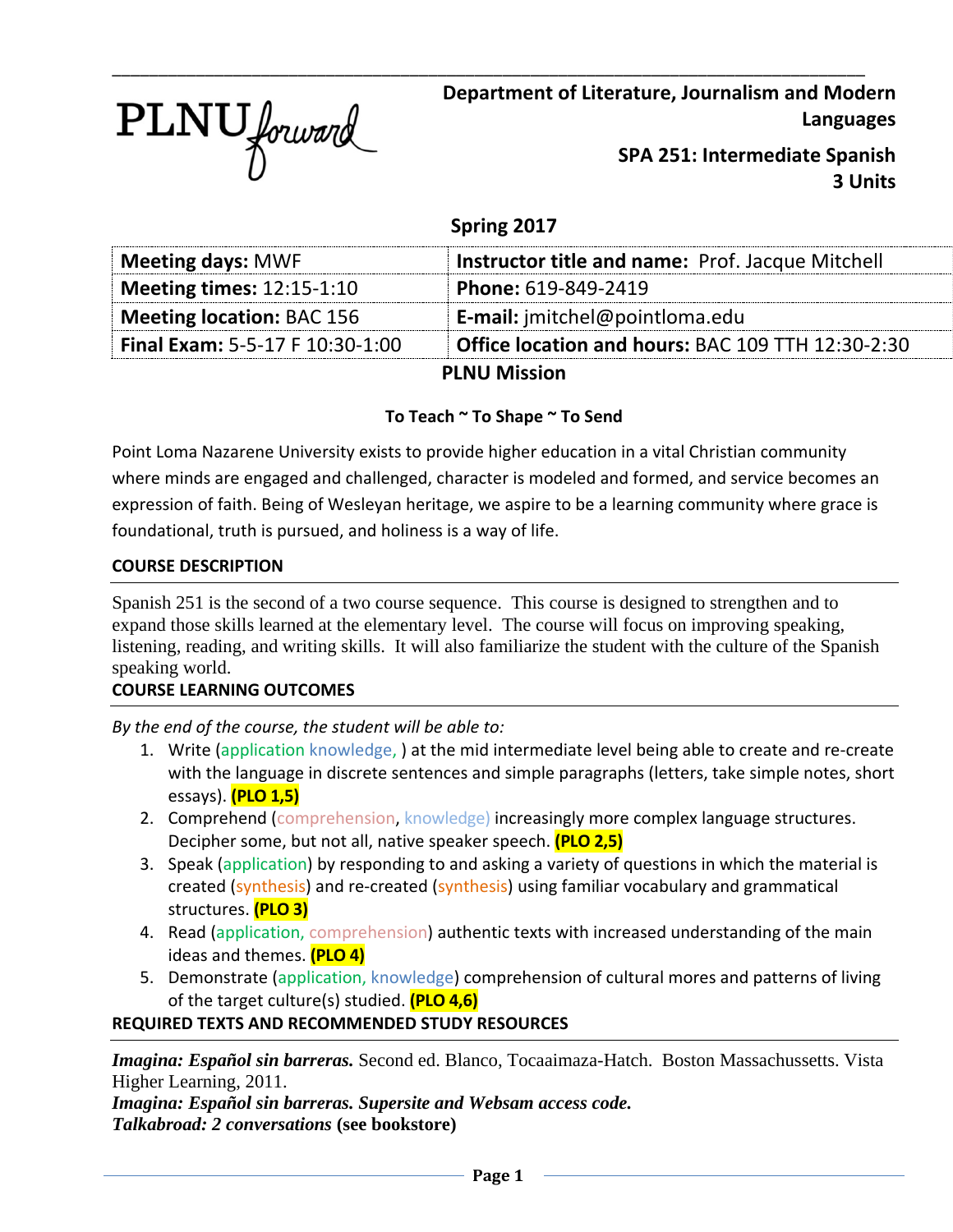## **Recommended Materials**:

501 Spanish Verbs & a good Spanish dictionary.

#### **COURSE REQUIREMENTS**

- 1. Active participation in each class.
- 2. Completion of required readings, written, oral, lab, video, and web assignments.
- 3. Successful completion of written and oral examinations.

## **Active participation**

Active participation is defined to include the following: group work, journal writing and sharing, oral participation, and completion of daily assignments.

## **Homework assignments**

Each chapter contains a variety of online assignments to complete. These will be assigned on the supersite and must be completed by midnight before the day of each chapter exam. There will be no credit granted for late assignments,

## **Compositions**

Students shall turn in a first draft and a corrected second draft of each topic assigned. The final grade will be determined by averaging the grade of the two drafts. All compositions must be typed and will be a minimum of 1 1/2 pages or a maximum of 2 pages double spaced in Times New Roman Font size 12. If compositions are not turned in on the due date, they will be marked down for each day they are late.

## **Oral Presentations**

Each student will do timed 5 minute oral presentations. These presentations may not be memorized. Students can use note cards for reference of vocabulary and an organizational outline. These presentations are scheduled on the calendar, and the topics are assigned. In addition each student will be required to conduct 2 30 minute conversations through *Talkabroad*.

## **Cultural Events**

Students are required to attend 4 approved cultural events throughout the semester. Assignments for meeting this requirement will be given as the events arise.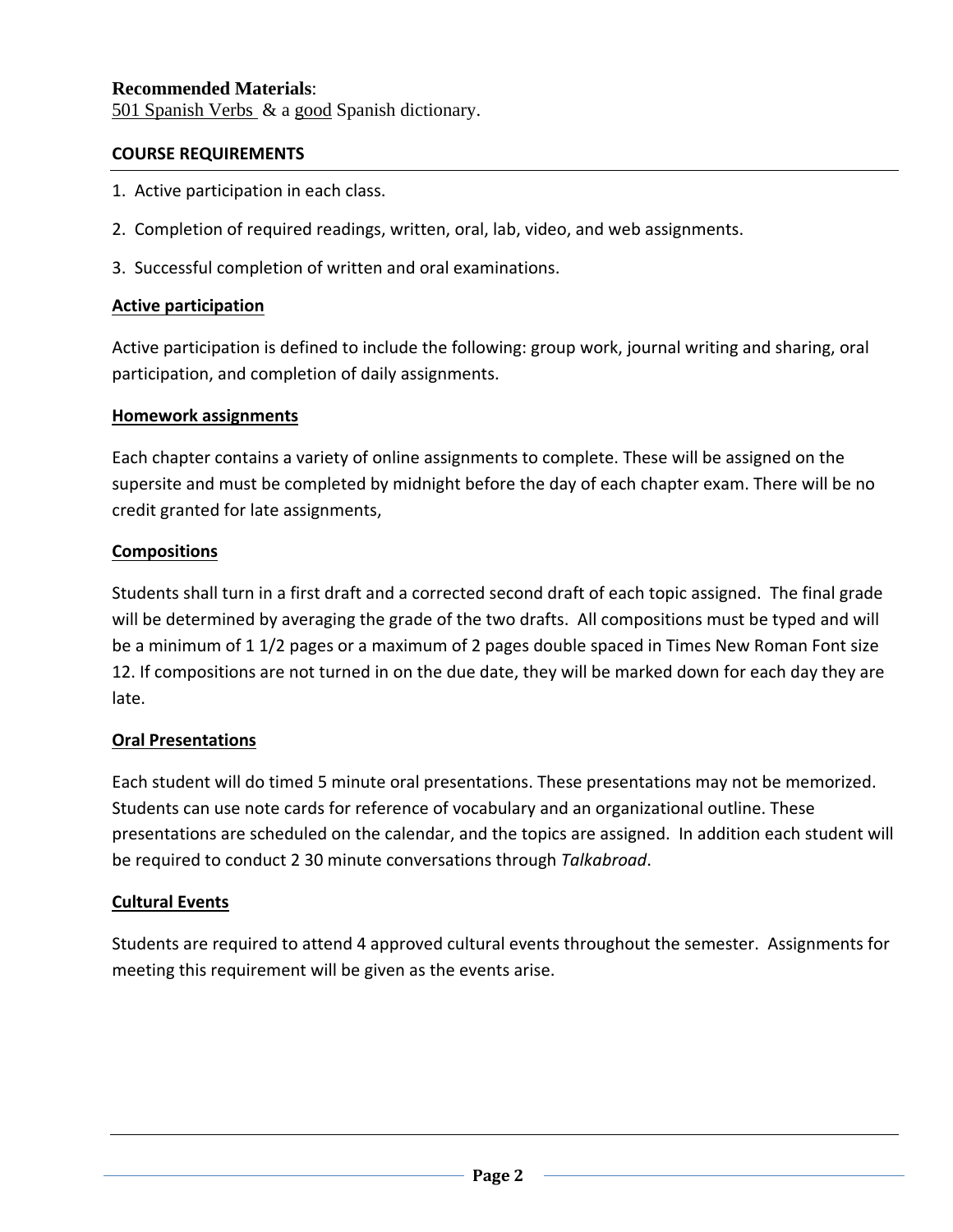#### **ASSESSMENT AND GRADING**

| 400<br><b>Tests</b><br>$\bullet$<br>Final Exam<br>150<br>Oral presentations<br>100<br>Quizzes<br>120<br>$\bullet$<br><b>Hmwk</b><br>100<br>$\bullet$<br><b>Cultural Events</b><br>80<br>$\bullet$<br>Attendance &<br>$\bullet$<br>Participation<br>50<br><b>Total</b><br>1000 | A=930-1000<br>$A = 900 - 920$<br>$B+=880-899$<br>B=821-879<br>$B=800-820$<br>$C+=780-799$<br>$C = 721 - 779$<br>$C = 700 - 720$<br>$D+= 680 - 699$<br>$D = 621 = 679$<br>$D = 600 - 620$<br>$F = 599$ and below |
|-------------------------------------------------------------------------------------------------------------------------------------------------------------------------------------------------------------------------------------------------------------------------------|-----------------------------------------------------------------------------------------------------------------------------------------------------------------------------------------------------------------|
|-------------------------------------------------------------------------------------------------------------------------------------------------------------------------------------------------------------------------------------------------------------------------------|-----------------------------------------------------------------------------------------------------------------------------------------------------------------------------------------------------------------|

#### **FINAL EXAMINATION POLICY**

Successful completion of this class requires taking the final examination **on its scheduled day**. The final examination schedule is posted on the [Class Schedules](http://www.pointloma.edu/experience/academics/class-schedules) site. No requests for early examinations or alternative days will be approved.

#### **PLNU COPYRIGHT POLICY**

Point Loma Nazarene University, as a non-profit educational institution, is entitled by law to use materials protected by the US Copyright Act for classroom education. Any use of those materials outside the class may violate the law.

#### **PLNU ACADEMIC HONESTY POLICY**

Students should demonstrate academic honesty by doing original work and by giving appropriate credit to the ideas of others. Academic dishonesty is the act of presenting information, ideas, and/or concepts as one's own when in reality they are the results of another person's creativity and effort. A faculty member who believes a situation involving academic dishonesty has been detected may assign a failing grade for that assignment or examination, or, depending on the seriousness of the offense, for the course. Faculty should follow and students may appeal using the procedure in the university Catalog. See [Academic Policies](http://catalog.pointloma.edu/content.php?catoid=18&navoid=1278) for definitions of kinds of academic dishonesty and for further policy information.

#### **PLNU ACADEMIC ACCOMMODATIONS POLICY**

If you have a diagnosed disability, please contact PLNU's Disability Resource Center (DRC) within the first two weeks of class to demonstrate need and to register for accommodation by phone at 619-849- 2486 or by e-mail at [DRC@pointloma.edu.](mailto:DRC@pointloma.edu) See [Disability Resource Center](http://www.pointloma.edu/experience/offices/administrative-offices/academic-advising-office/disability-resource-center) for additional information.

#### **PLNU ATTENDANCE AND PARTICIPATION POLICY**

Regular and punctual attendance at all classes is considered essential to optimum academic achievement. If the student is absent from more than 10 percent of class meetings, the faculty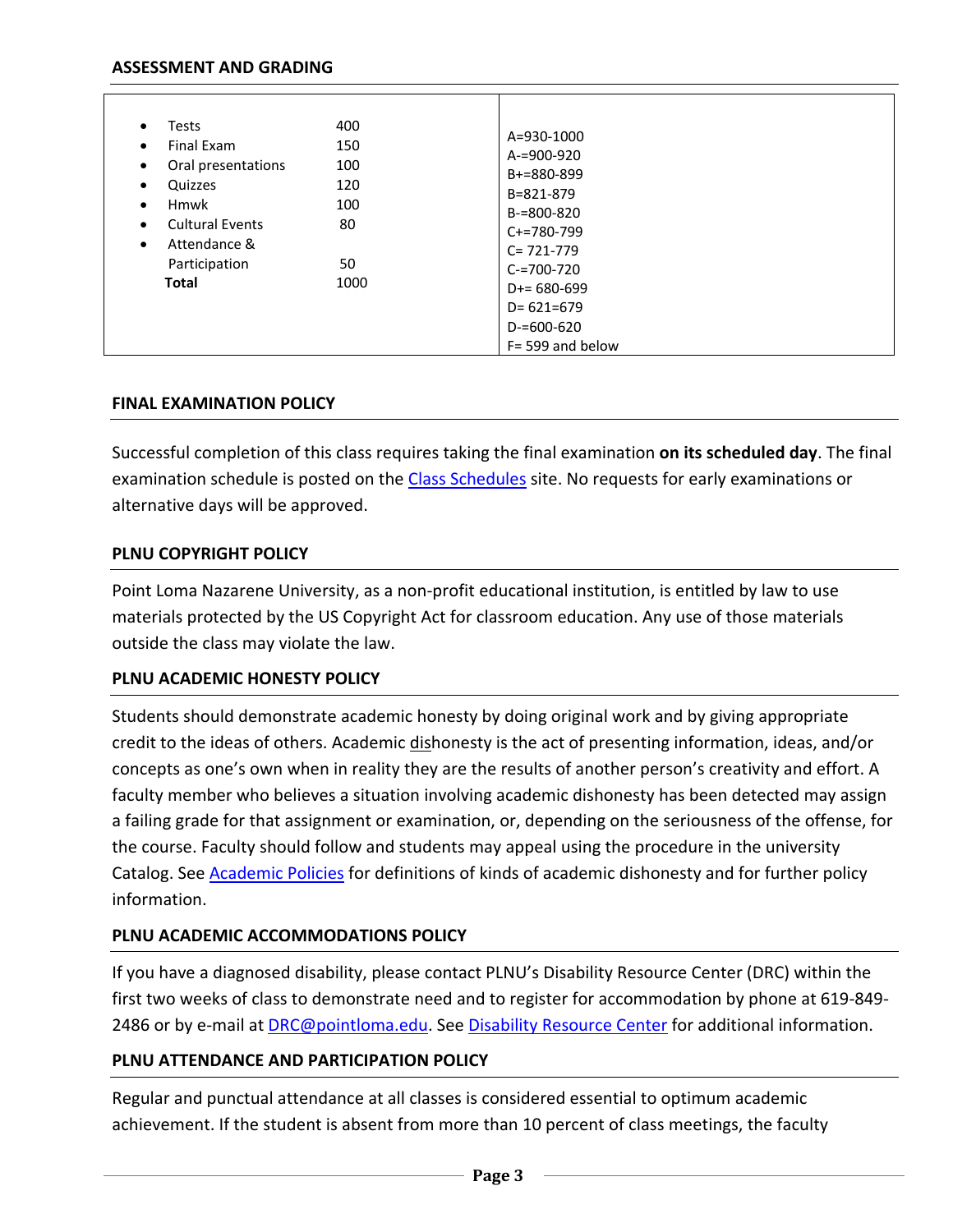member can file a written report which may result in de-enrollment. If the absences exceed 20 percent, the student may be de-enrolled without notice until the university drop date or, after that date, receive the appropriate grade for their work and participation. See **Academic Policies** in the Undergraduate Academic Catalog. Students will be allowed one excused absence, thereafter students will be docked 1% of the total grade per absence except when absences are necessitated by certain university sponsored activities and approved in writing by the Provost of the university. A student who misses 20% or more of the total classes does not meet the course requirements and will be dropped from the course or receive an **F** as a final grade in the course.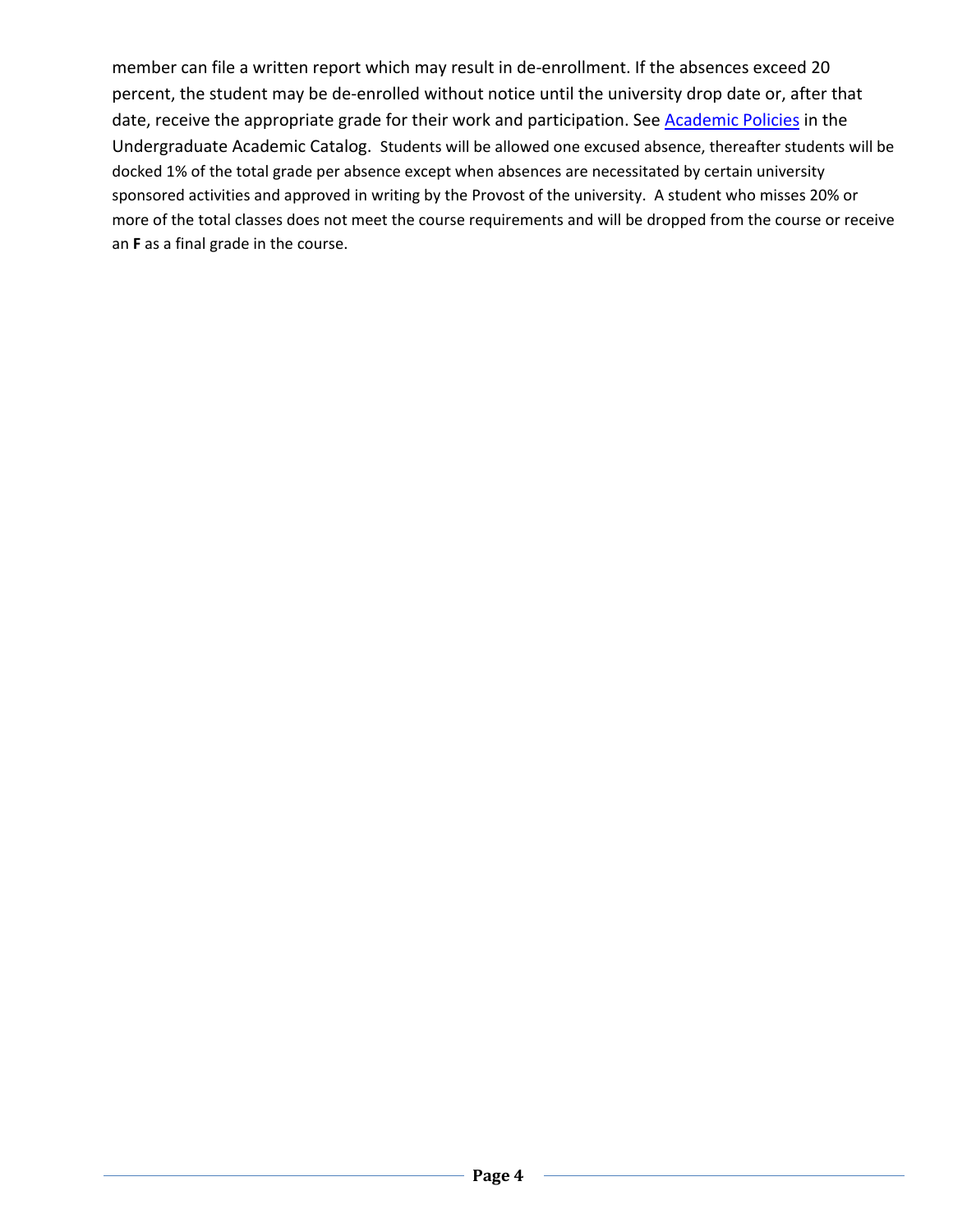#### **COURSE SCHEDULE AND ASSIGNMENTS**

- Introducción
- Repaso
- Presentación oral de 5 minutos:

Su película favorita: explique los temas, describa a los protagonistas y explique por que le gusta.

- *No hay clase.*
- **Prueba de vocabulario**
- *Imagina 6.1* pp.210-212
- *Imagina 6.1* pp.210-212
- *Imagina 6.2* pp. 214-216
- *Imagina 6.2* pp. 214-216
- Presentación oral de 5 minutos: Cuente una experiencia divertida, trágica o vergonzosa de su pasado.

#### febrero

- *Imagina 6.3* pp.218-220
- **Examen Lec. 6**
- **Prueba de vocabulario**
- *Imagina 7.1* pp. 248-250
- *Imagina 7.2* pp. 252-253
- "Los dos reyes y los dos laberintos"  *Traer tarjetas de Amistad para sus compañeros de clase; en español y hechas a mano.*
- "Los dos reyes y los dos laberintos"
- 17 Presentación oral de 5 minutos: Cuente de los eventos más significativos que han definido quién es usted hoy.
- *Imagina 7.3* pp. 254-256
- Conversación de 30 minutos
- 24 Repaso

#### **Examen Lec. 7**

marzo

1 "Las abejas de bronce"